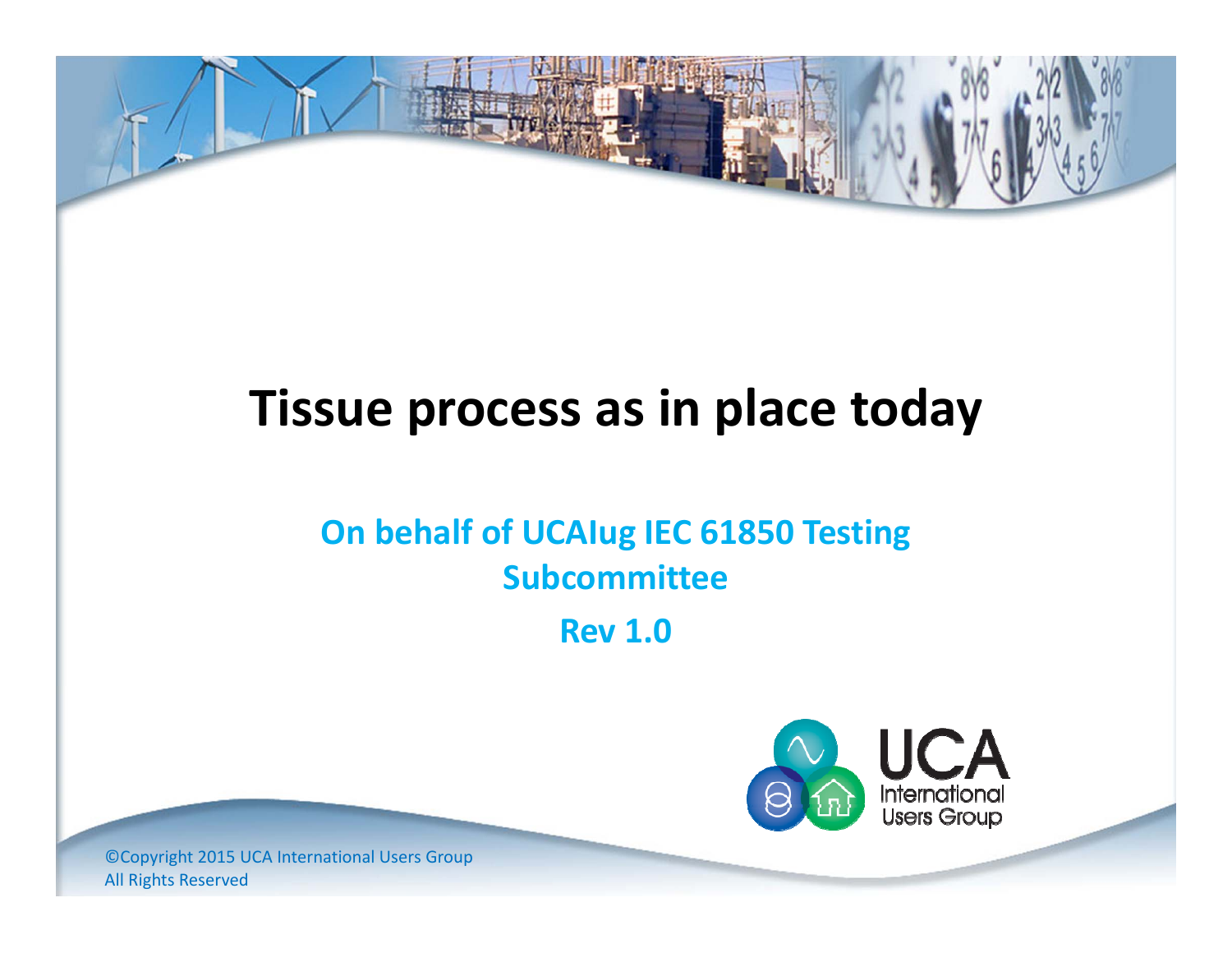## **Tissue process as in place today (2015‐07‐30) Scope**

- • In WG10 the Tissue process, the stages and categories are currently under discussion.
- •So the situation will be changed / improved in future.
- • The following slides just representing the current situation and the process like in place today.

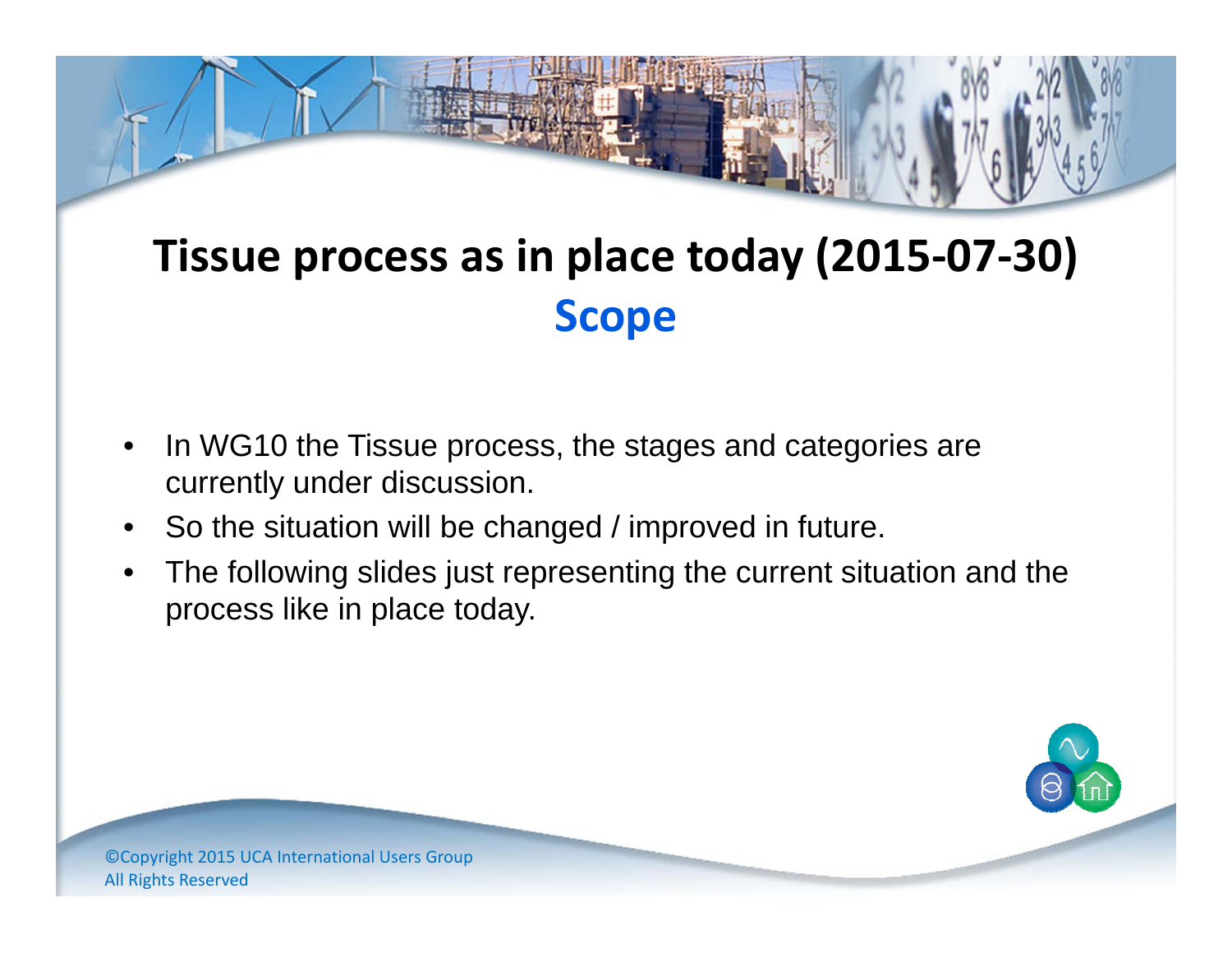### **Tissue process as in place today (2015‐07‐30) Tissue Stages and Categories**



**TISSUES are classified by**

- •The current **stage** of a TISSUE within the TISSUE process.
- • **Categories** used to indicate the impact of the TISSUE resolution on standard documents and implementations.

#### **During the process of the evaluation of a TISSUE, a TISSUE may have the following stage:**

- •**White**: A TISSUE has been entered into the database
- •**Red**: The TISSUE is under discussion
- •**Final proposal**: A proposal for the TISSUE resolution is available and in voting
- **Yellow**: Proposed resolution for the TISSUE has not been 100% approved, will be solved within WG

#### **On conclusion of the evaluation, the TISSUE will have one of the following stages.**

- **Green**: Proposed resolution for TISSUE has been approved
- **on hold**: The issue will not be further discussed as a TISSUE; it will be solved within the future standard development process, most probably for next version (e.g. Edition 3).
- **Blue**: The TISSUE resolution / clarification is obvious, will not result in any change of the standards or it is related to an obvious typo and the TISSUE has not been voted.

NOTE - the main difference between Blue and Green is that a TISSUE that is Blue has not been voted/discussed but a Green TISSUE has been voted/discussed.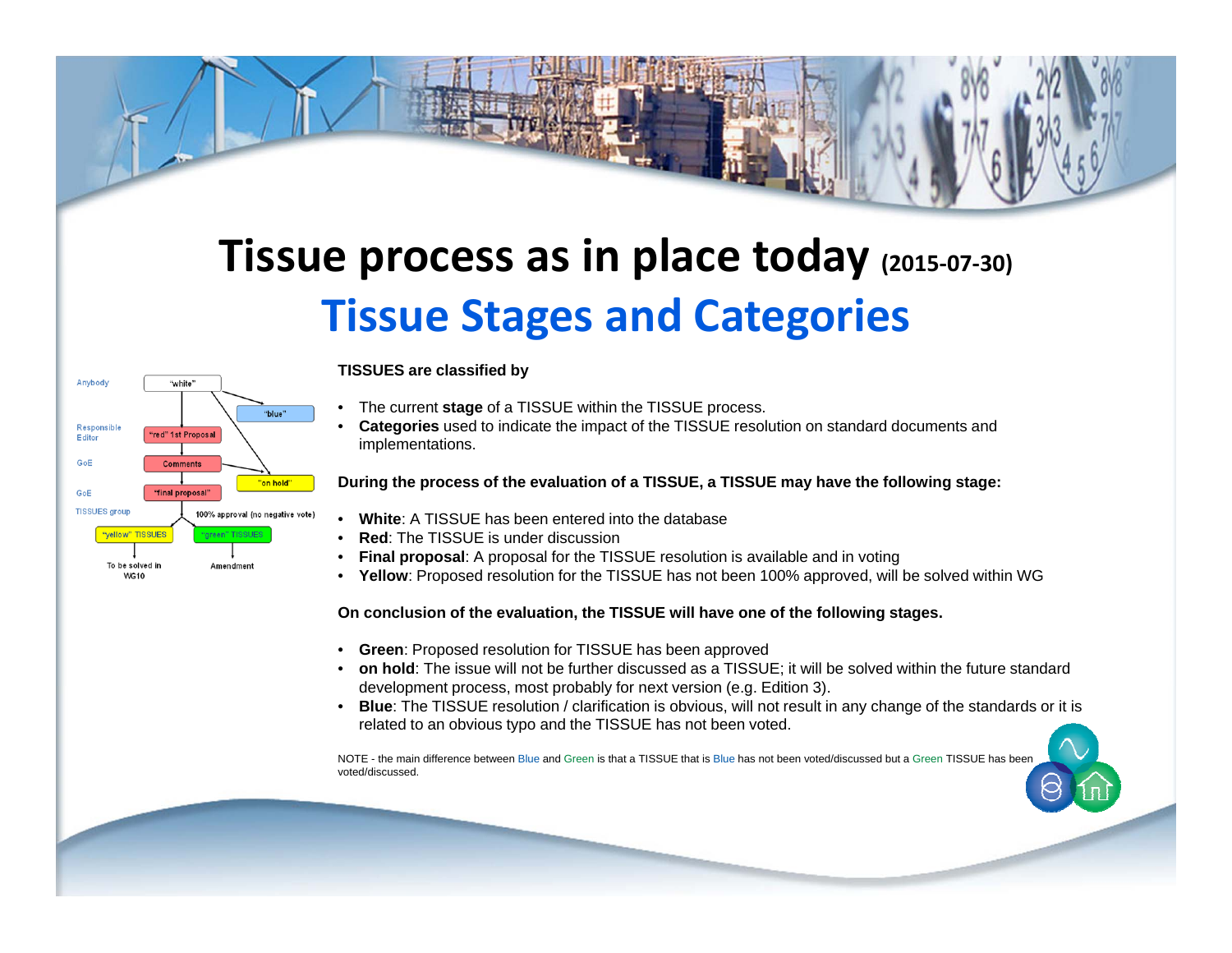### **Tissue process as in place today (2015‐07‐30) Tissue Stages and Categories**



#### **Categories of TISSUES**

Categories describe the impact of the TISSUE resolution on standard documents and implementations. The table below provides an overview on the categories. Details are explained in the next chapter.

| <b>Category</b> |                   | <b>Description</b>                                                                                                                                                                                                                                                    |  |  |
|-----------------|-------------------|-----------------------------------------------------------------------------------------------------------------------------------------------------------------------------------------------------------------------------------------------------------------------|--|--|
|                 | <b>Ed2 CurRev</b> | Issue for edition 2 of this part.<br>If there is no comment in the Tissue resolution the Tissue is applicable for the Current Version<br>of this part (Issue for edition 2 of this part in TISSUE database) the TISSUE is editorial and is<br>applicable immediately. |  |  |
|                 | <b>NxtRev</b>     | Issue for edition 2 of this part.<br>If there is a additional comment in the Tissue resolution (e.g. "will be applicable in Edition<br>2.x"): The TISSUE will be applicable with the next revision of Edition 2 (e.g. Edition 2.1).                                   |  |  |
| <b>Ntp</b>      |                   | No impact on this part: The TISSUE does not result in any change of this part.                                                                                                                                                                                        |  |  |
| <b>IntOpX</b>   |                   | Intop2 Issue may impact interoperability of implementations of Edition 2 (should be "of this<br>revision of Edition 2"): The TISSUE impacts interoperability and will therefore influence<br>conformance testing. The TISSUE resolution is applicable immediately.    |  |  |
|                 | Ed3 NxtVer        | Issue for Edition 3 of this part: The TISSUE will only be handled with Edition 3 (next version) of<br>the standard – it is currently placed on hold and will only be implemented with Edition 3.                                                                      |  |  |

NOTE – the category "**Issue may impact interoperability of implementations of Edition 1"** shall not be used anymore for Edition 2 parts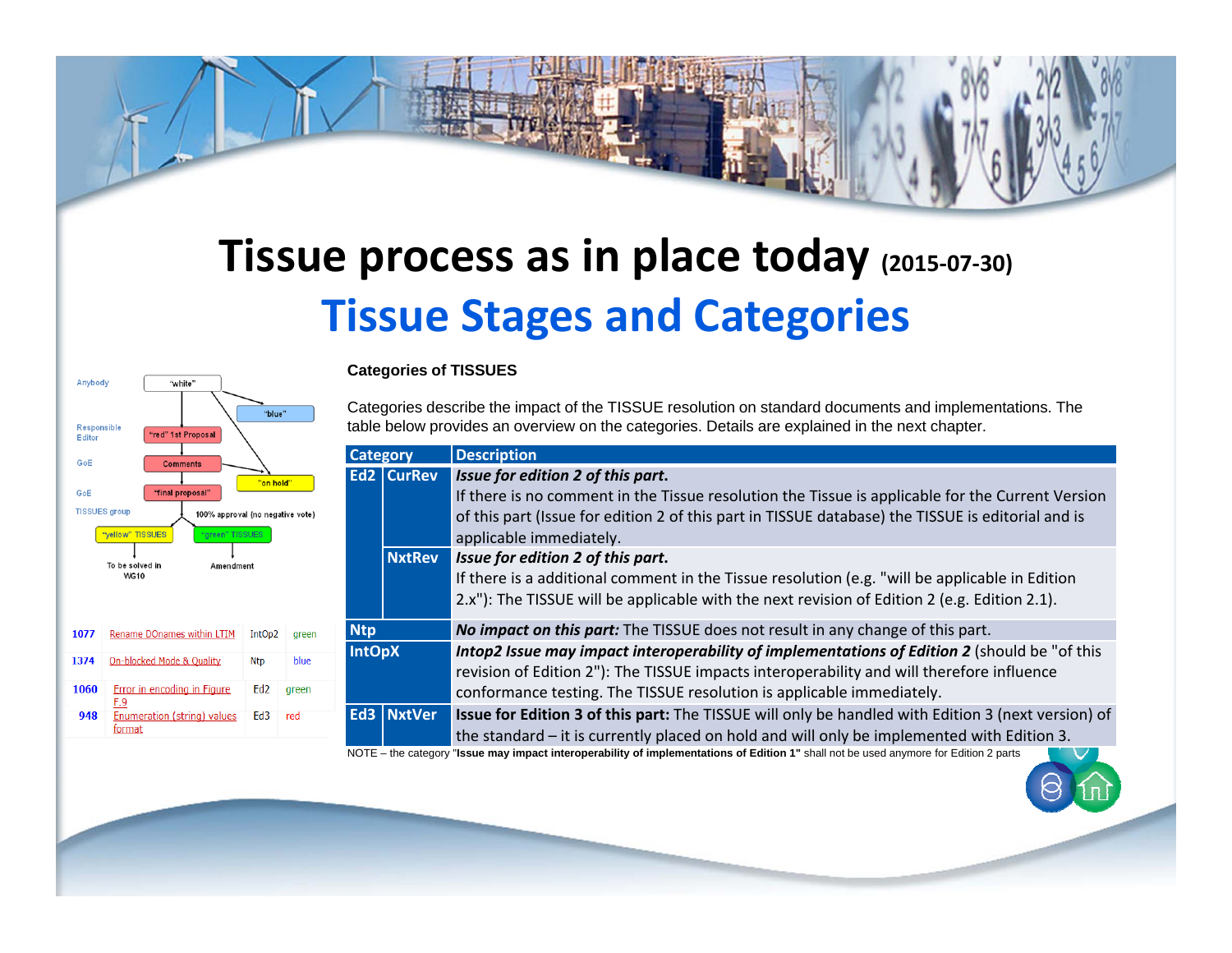### **Tissue process as in place today (2015‐07‐30) Evaluation of TISSUE by Group of Expert**

In an initial phase, the TISSUE is evaluated by the group of experts. A first proposal should be available within two weeks (**stage red or blue)**; <sup>a</sup> final conclusion within four weeks. The evaluation shall terminate with one of the following:

| <b>Nature of TISSUE</b> | stage                     | cat.                | impact / characteristic                                                                                                                                                                                                                    |
|-------------------------|---------------------------|---------------------|--------------------------------------------------------------------------------------------------------------------------------------------------------------------------------------------------------------------------------------------|
| <b>Question</b>         | blue                      | <b>Ntp</b>          | The resolution of the TISSUE is obvious and does not need a<br>change - it is therefore rather a question than an issue                                                                                                                    |
| <b>Typo</b>             | blue                      | Ed2<br>$(CurRev)$ - | The TISSUE addresses an obvious typo<br>٠<br>Standard will be corrected<br>No technical change / no impact on implementations                                                                                                              |
| <b>Extension</b>        | on hold                   | Ed2<br>(NxtVer)     | No immediate requirement to solve the TISSSUE<br>$\blacksquare$<br>The TISSUE addresses long term improvements or extensions<br>with new capabilities that typically have a larger impact and<br>need a careful evaluation of the solution |
| other                   | $red$ – final<br>proposal |                     | TISSUE will be voted $-$ see next step                                                                                                                                                                                                     |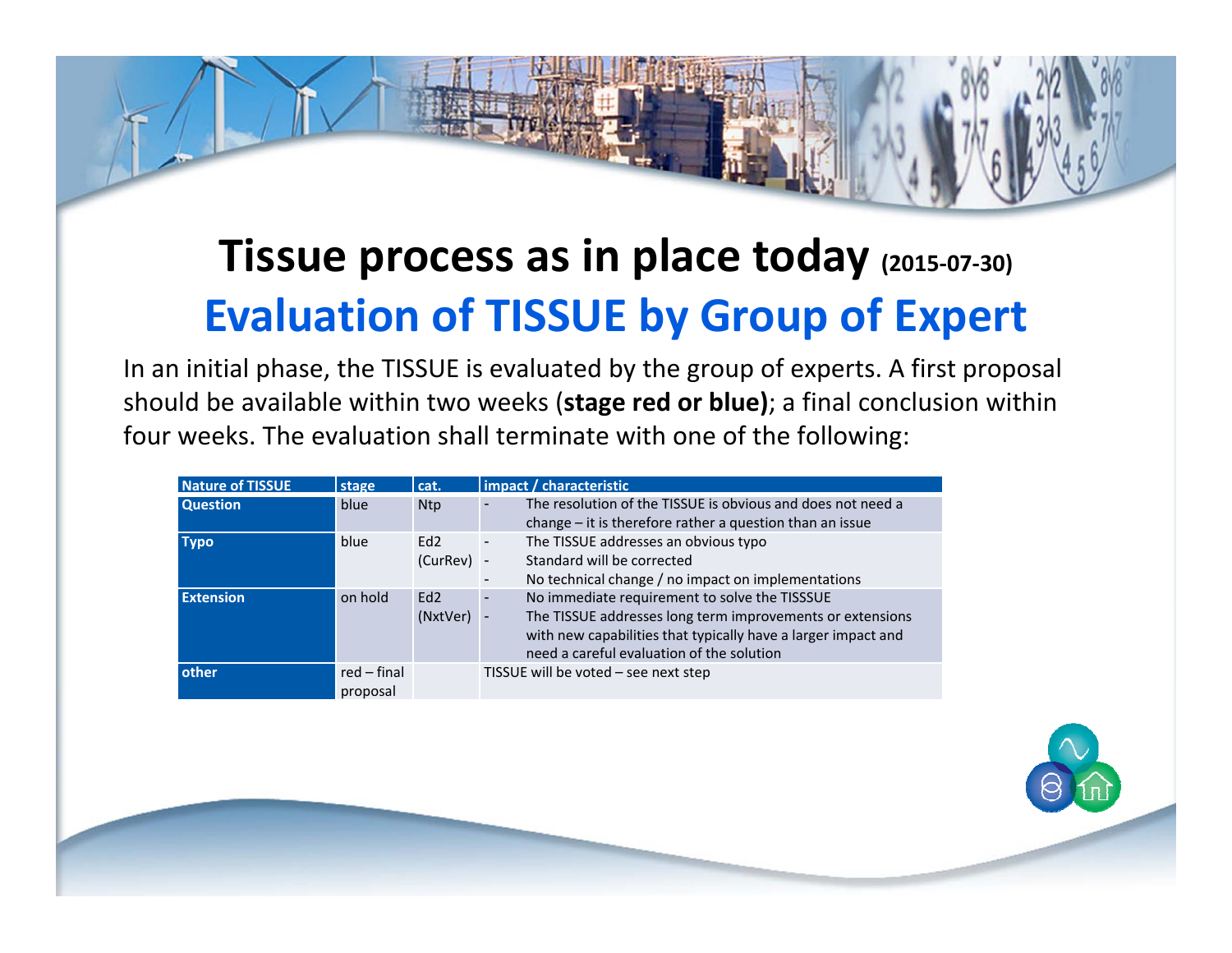### **Tissue process as in place today (2015‐07‐30) Final proposal and voting by TISSUES group**

TISSUES that have not been identified as questions, typo or extension will be voted during <sup>a</sup> four week period. Votes are taken as "approval by abstain" – if no opposition is raised, the TISSUE is considered to be approved.

The voting starts with the colour "final proposal" and terminates with the stage "green" (approved) or "yellow" (not approved). If yellow, the category will be set to "NxtVer" and <sup>a</sup> solution will be worked out within the working group.